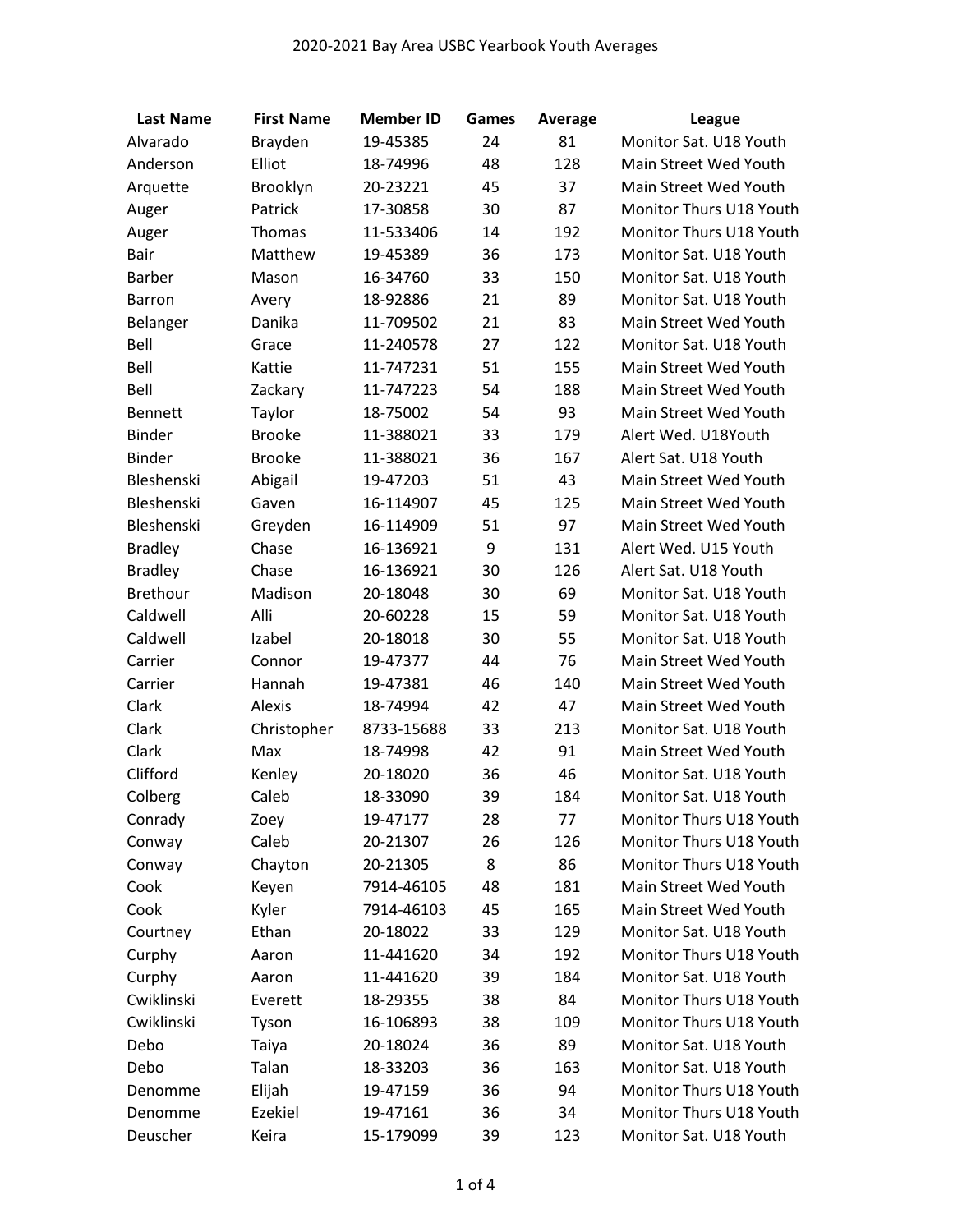| Dewitt          | Brayden      | 11-533234 | 39 | 163 | Monitor Sat. U18 Youth  |
|-----------------|--------------|-----------|----|-----|-------------------------|
| Dewitt          | Cayden       | 11-533231 | 39 | 179 | Monitor Sat. U18 Youth  |
| Dodick          | <b>Brady</b> | 11-261549 | 36 | 206 | Monitor Sat. U18 Youth  |
| <b>DuFresne</b> | Morgan       | 18-66732  | 30 | 131 | Monitor Sat. U18 Youth  |
| Forbing         | Logan        | 11-387972 | 39 | 154 | Alert Wed. U18Youth     |
| Freese          | Donna        | 11-673343 | 34 | 175 | Monitor Thurs U18 Youth |
| Frisch          | Cameron      | 11-533262 | 24 | 147 | Monitor Sat. U18 Youth  |
| Fritz           | Deven        | 18-29499  | 21 | 112 | Alert Wed. U18Youth     |
| Fritz           | Deven        | 18-29499  | 33 | 102 | Alert Sat. U18 Youth    |
| Gerard          | Ethan        | 16-61178  | 48 | 73  | Alert Wed. U15 Youth    |
| Gerard          | Owen         | 16-106900 | 48 | 106 | Alert Wed. U15 Youth    |
| Grandmaison     | Allie        | 17-30962  | 34 | 92  | Monitor Thurs U18 Youth |
| Grandmaison     | Allie        | 17-30962  | 33 | 90  | Monitor Sat. U18 Youth  |
| Grappin         | Sky          | 16-98331  | 21 | 89  | Main Street Wed Youth   |
| Grawburg        | Alena        | 11-520676 | 10 | 170 | Alert Wed. U18Youth     |
| Green           | Aaliyah      | 17-36420  | 36 | 110 | Monitor Sat. U18 Youth  |
| Green           | Joslynn      | 18-33270  | 36 | 91  | Monitor Sat. U18 Youth  |
| Green           | Joslynn      | 18-33270  | 30 | 87  | Alert Wed. U15 Youth    |
| Gwizdala        | Jordyn       | 18-29286  | 12 | 110 | Monitor Thurs U18 Youth |
| Gwizdala        | Nathan       | 11-464339 | 39 | 173 | Monitor Sat. U18 Youth  |
| Gwizdala        | Olivia       | 11-464340 | 39 | 128 | Monitor Sat. U18 Youth  |
| Hale            | Brayden      | 18-92898  | 34 | 81  | Monitor Thurs U18 Youth |
| Hawn            | Aydin        | 19-45409  | 24 | 101 | Monitor Sat. U18 Youth  |
| Herrera         | Markus       | 18-90117  | 27 | 91  | Alert Wed. U15 Youth    |
| Herrera         | Markus       | 18-90117  | 36 | 73  | Alert Sat. U18 Youth    |
| Hofmeister      | Braedyn      | 11-157963 | 66 | 215 | Alert Wed. U18Youth     |
| Hopkins         | Maxx         | 16-34976  | 14 | 153 | Monitor Thurs U18 Youth |
| Hopkins         | Maxx         | 16-34976  | 27 | 152 | Monitor Sat. U18 Youth  |
| Hoult           | Charleigh    | 11-522640 | 27 | 165 | Monitor Sat. U18 Youth  |
| Hutchison       | Parker       | 19-45060  | 66 | 89  | Alert Wed. U15 Youth    |
| Jacobs          | Chase        | 18-33218  | 27 | 126 | Monitor Sat. U18 Youth  |
| Jacobs          | Josh         | 18-89752  | 24 | 96  | Monitor Thurs U18 Youth |
| Johnson         | Lauren       | 18-33278  | 36 | 126 | Monitor Sat. U18 Youth  |
| Kazee           | Grayson      | 19-47151  | 24 | 82  | Monitor Thurs U18 Youth |
| Keenan          | Kellen       | 17-30869  | 32 | 113 | Monitor Thurs U18 Youth |
| Koehler         | Hailey       | 11-267540 | 54 | 150 | Main Street Wed Youth   |
| Korpal          | Carson       | 17-87529  | 24 | 88  | Monitor Sat. U18 Youth  |
| Korpal          | Chase        | 18-75014  | 24 | 70  | Monitor Sat. U18 Youth  |
| Laney           | Jacey        | 20-48335  | 33 | 109 | Main Street Wed Youth   |
| Larive          | Logan        | 17-95161  | 39 | 196 | Monitor Sat. U18 Youth  |
| Leamon          | <b>Brody</b> | 17-93534  | 45 | 76  | Main Street Wed Youth   |
| Leamon          | Donovan      | 11-571108 | 39 | 198 | Main Street Wed Youth   |
| Leamon          | Lainey       | 16-114940 | 48 | 118 | Main Street Wed Youth   |
| Leamon          | Quinten      | 11-601227 | 53 | 165 | Main Street Wed Youth   |
| Legut           | Carson       | 17-31195  | 57 | 155 | Alert Wed. U15 Youth    |
| Leichty         | Capri        | 20-17942  | 54 | 59  | Alert Wed. U15 Youth    |
| Letts           | Sam          | 17-30878  | 32 | 73  | Monitor Thurs U18 Youth |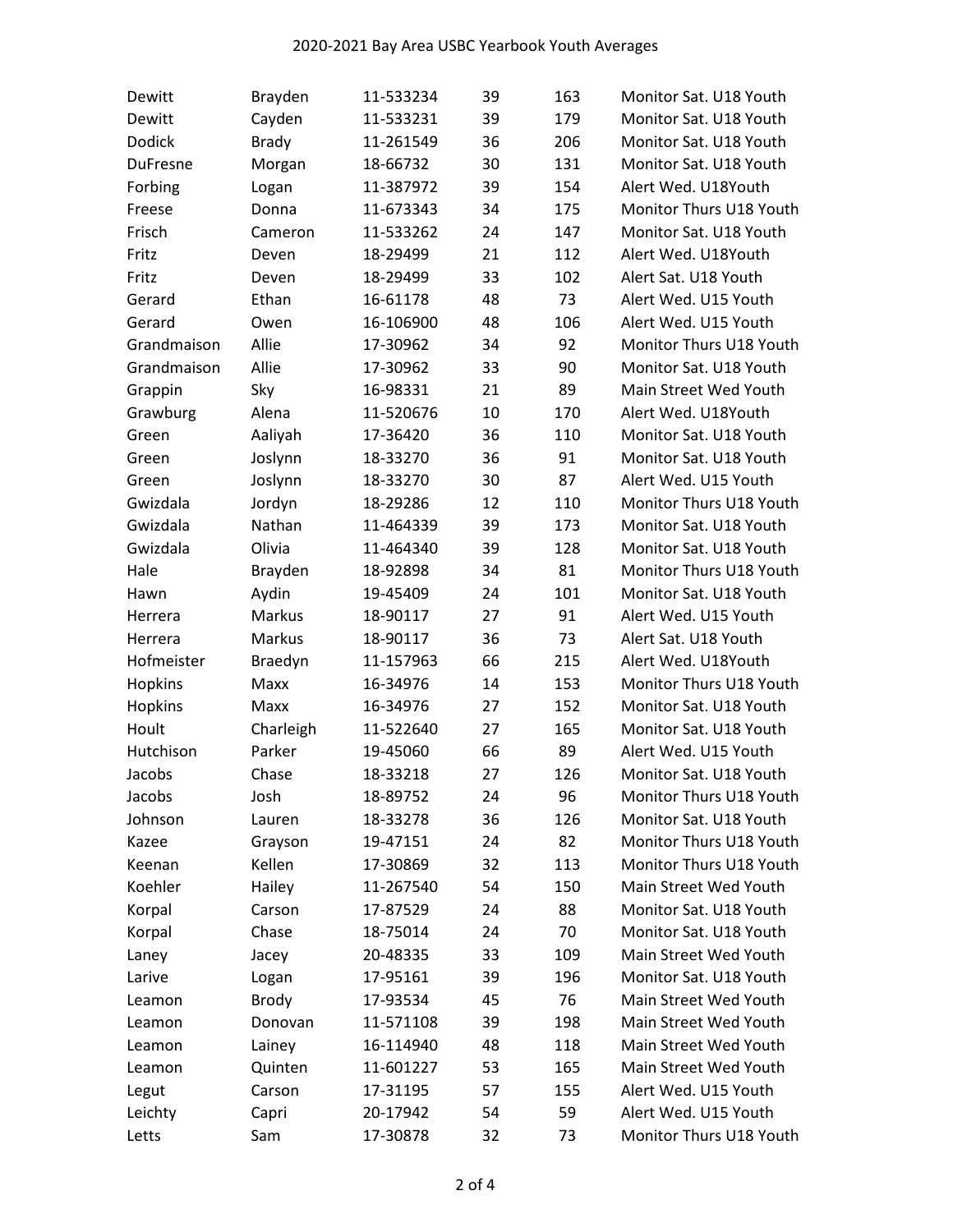| Lopez      | Shaleigh       | 20-28163   | 4  | 68  | Monitor Thurs U18 Youth |
|------------|----------------|------------|----|-----|-------------------------|
| Love       | Gavin          | 16-34997   | 36 | 141 | Monitor Thurs U18 Youth |
| Love       | Gavin          | 16-34997   | 66 | 136 | Alert Wed. U15 Youth    |
| Malusi     | Alexia         | 11-543256  | 36 | 132 | Monitor Sat. U18 Youth  |
| Mausolf    | Cam            | 18-33094   | 39 | 160 | Monitor Sat. U18 Youth  |
| Mausolf    | Derek          | 18-33092   | 39 | 160 | Monitor Sat. U18 Youth  |
| Maziarz    | Helena         | 20-18026   | 30 | 143 | Monitor Sat. U18 Youth  |
| Mcfarland  | Tanner         | 7914-5939  | 33 | 128 | Alert Wed. U15 Youth    |
| Mcfarland  | Tanner         | 7914-5939  | 36 | 117 | Alert Sat. U18 Youth    |
| Mcfarland  | Taylor         | 15-57037   | 33 | 138 | Alert Wed. U15 Youth    |
| Mcfarland  | Taylor         | 15-57037   | 36 | 121 | Alert Sat. U18 Youth    |
| Michalak   | Ireland        | 18-29459   | 51 | 177 | Alert Wed. U18Youth     |
| Michalak   | Noah           | 18-29410   | 66 | 88  | Alert Wed. U15 Youth    |
| Michalak   | Zack           | 17-31201   | 63 | 179 | Alert Wed. U15 Youth    |
| Michalak   | Zack           | 17-31201   | 36 | 175 | Alert Sat. U18 Youth    |
| Miller     | Ethan          | 20-48337   | 39 | 126 | Main Street Wed Youth   |
| Minor      | Cody           | 20-18028   | 12 | 111 | Monitor Sat. U18 Youth  |
| Moore      | Zachary        | 11-261066  | 54 | 199 | Alert Wed. U18Youth     |
| Mueller    | Benjamin       | 18-29387   | 30 | 116 | Monitor Thurs U18 Youth |
| Neveau     | Ella           | 19-45050   | 33 | 74  | Monitor Sat. U18 Youth  |
| Neveau     | Lily           | 16-61222   | 36 | 132 | Monitor Sat. U18 Youth  |
| Noonan     | <b>Brenden</b> | 18-29382   | 51 | 68  | Alert Wed. U15 Youth    |
| Oneil      | Cody           | 11-404211  | 39 | 201 | Monitor Sat. U18 Youth  |
| O'Neil     | Cade           | 18-69817   | 39 | 124 | Monitor Sat. U18 Youth  |
| Osterhout  | Taylor         | 11-388042  | 36 | 169 | Alert Sat. U18 Youth    |
| Overholt   | Cameron        | 11-666240  | 27 | 135 | Alert Wed. U18Youth     |
| Overholt   | Cameron        | 11-666240  | 30 | 131 | Alert Sat. U18 Youth    |
| Pelton     | Joshua         | 11-533236  | 22 | 144 | Monitor Thurs U18 Youth |
| Pelton     | Joshua         | 11-533236  | 6  | 120 | Monitor Sat. U18 Youth  |
| Podleski   | Hudson         | 20-17944   | 36 | 50  | Alert Wed. U15 Youth    |
| Podleski   | Maddox         | 20-17948   | 36 | 95  | Alert Wed. U15 Youth    |
| Primeau    | Kaiden         | 17-31339   | 33 | 111 | Monitor Sat. U18 Youth  |
| Prokopenko | Easton         | 17-87535   | 21 | 193 | Alert Sat. U18 Youth    |
| Rakowski   | Hunter         | 11-666345  | 30 | 156 | Alert Sat. U18 Youth    |
| Raymer     | Jolena         | 19-47369   | 48 | 68  | Main Street Wed Youth   |
| Raymer     | Rachel         | 19-47365   | 45 | 74  | Main Street Wed Youth   |
| Reinbold   | Elijah         | 19-47147   | 32 | 81  | Monitor Thurs U18 Youth |
| Ritter     | Cole           | 18-47454   | 36 | 73  | Monitor Thurs U18 Youth |
| Ritter     | Owen           | 18-47458   | 34 | 86  | Monitor Thurs U18 Youth |
| Rosenbrook | Jacob          | 20-17950   | 57 | 69  | Alert Wed. U15 Youth    |
| Rudrow     | <b>Bailey</b>  | 15-189623  | 36 | 199 | Monitor Sat. U18 Youth  |
| Rudrow     | <b>Bailey</b>  | 15-189623  | 28 | 194 | Monitor Thurs U18 Youth |
| Russell    | Johnathon      | 7914-46584 | 33 | 139 | Alert Wed. U15 Youth    |
| Russell    | Johnathon      | 7914-46584 | 36 | 132 | Alert Sat. U18 Youth    |
| Schott     | Brenden        | 20-18030   | 39 | 62  | Monitor Sat. U18 Youth  |
| Schultz    | Caeli          | 11-673104  | 30 | 166 | Monitor Sat. U18 Youth  |
| Schultz    | Shay-Lynne     | 11-673105  | 33 | 173 | Monitor Sat. U18 Youth  |